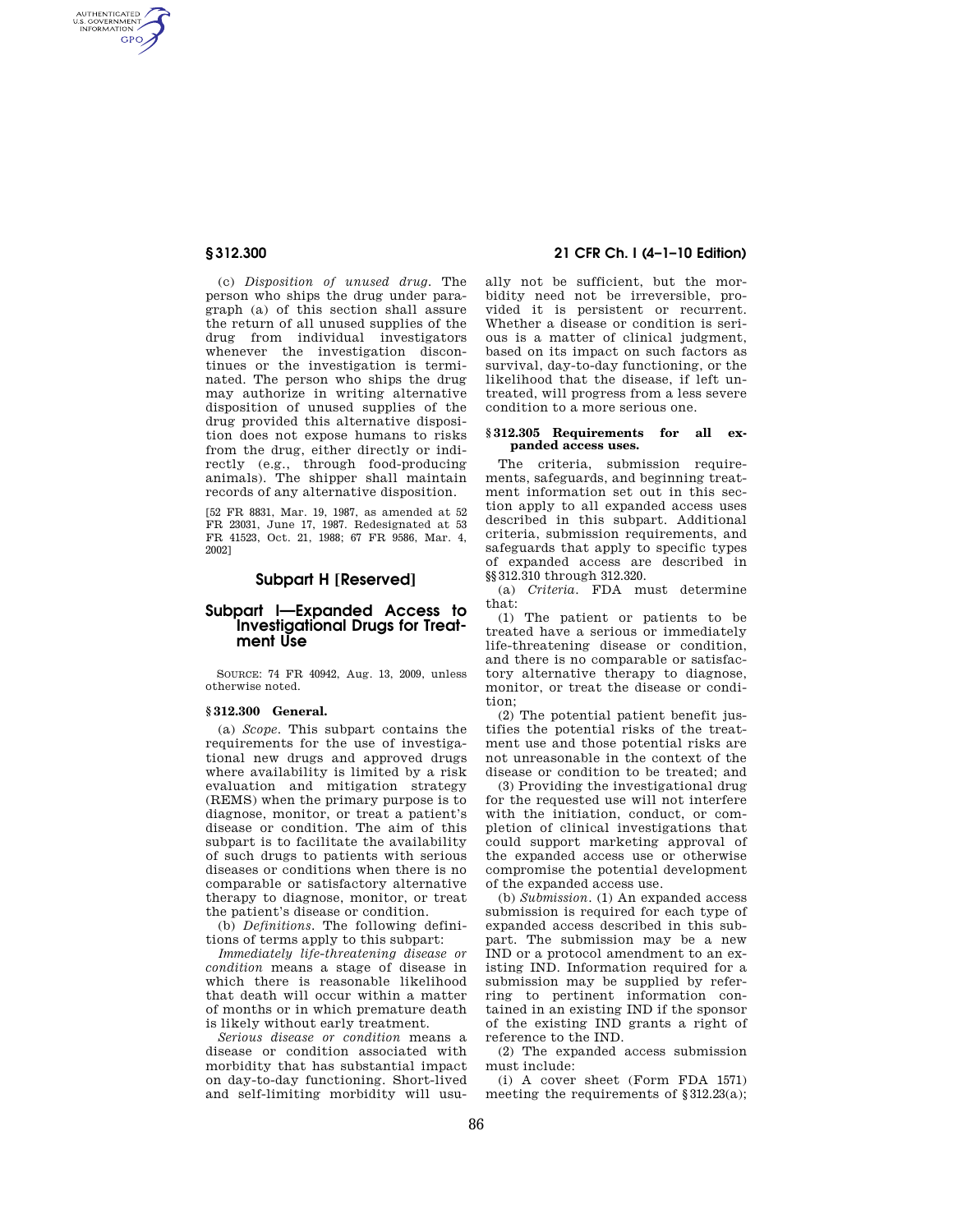# **Food and Drug Administration, HHS § 312.305**

(ii) The rationale for the intended use of the drug, including a list of available therapeutic options that would ordinarily be tried before resorting to the investigational drug or an explanation of why the use of the investigational drug is preferable to the use of available therapeutic options;

(iii) The criteria for patient selection or, for an individual patient, a description of the patient's disease or condition, including recent medical history and previous treatments of the disease or condition;

(iv) The method of administration of the drug, dose, and duration of ther $anv$ 

(v) A description of the facility where the drug will be manufactured;

(vi) Chemistry, manufacturing, and controls information adequate to ensure the proper identification, quality, purity, and strength of the investigational drug;

(vii) Pharmacology and toxicology information adequate to conclude that the drug is reasonably safe at the dose and duration proposed for expanded access use (ordinarily, information that would be adequate to permit clinical testing of the drug in a population of the size expected to be treated); and

(viii) A description of clinical procedures, laboratory tests, or other monitoring necessary to evaluate the effects of the drug and minimize its risks.

(3) The expanded access submission and its mailing cover must be plainly marked ''EXPANDED ACCESS SUB-MISSION.'' If the expanded access submission is for a treatment IND or treatment protocol, the applicable box on Form FDA 1571 must be checked.

(c) *Safeguards*. The responsibilities of sponsors and investigators set forth in subpart D of this part are applicable to expanded access use under this subpart as described in this paragraph.

(1) A licensed physician under whose immediate direction an investigational drug is administered or dispensed for an expanded access use under this subpart is considered an *investigator*, for purposes of this part, and must comply with the responsibilities for investigators set forth in subpart D of this part to the extent they are applicable to the expanded access use.

(2) An individual or entity that submits an expanded access IND or protocol under this subpart is considered a *sponsor*, for purposes of this part, and must comply with the responsibilities for sponsors set forth in subpart D of this part to the extent they are applicable to the expanded access use.

(3) A licensed physician under whose immediate direction an investigational drug is administered or dispensed, and who submits an IND for expanded access use under this subpart is considered a *sponsor-investigator*, for purposes of this part, and must comply with the responsibilities for sponsors and investigators set forth in subpart D of this part to the extent they are applicable to the expanded access use.

(4) *Investigators*. In all cases of expanded access, investigators are responsible for reporting adverse drug events to the sponsor, ensuring that the informed consent requirements of part 50 of this chapter are met, ensuring that IRB review of the expanded access use is obtained in a manner consistent with the requirements of part 56 of this chapter, and maintaining accurate case histories and drug disposition records and retaining records in a manner consistent with the requirements of §312.62. Depending on the type of expanded access, other investigator responsibilities under subpart D may also apply.

(5) *Sponsors*. In all cases of expanded access, sponsors are responsible for submitting IND safety reports and annual reports (when the IND or protocol continues for 1 year or longer) to FDA as required by §§312.32 and 312.33, ensuring that licensed physicians are qualified to administer the investigational drug for the expanded access use, providing licensed physicians with the information needed to minimize the risk and maximize the potential benefits of the investigational drug (the investigator's brochure must be provided if one exists for the drug), maintaining an effective IND for the expanded access use, and maintaining adequate drug disposition records and retaining records in a manner consistent with the requirements of